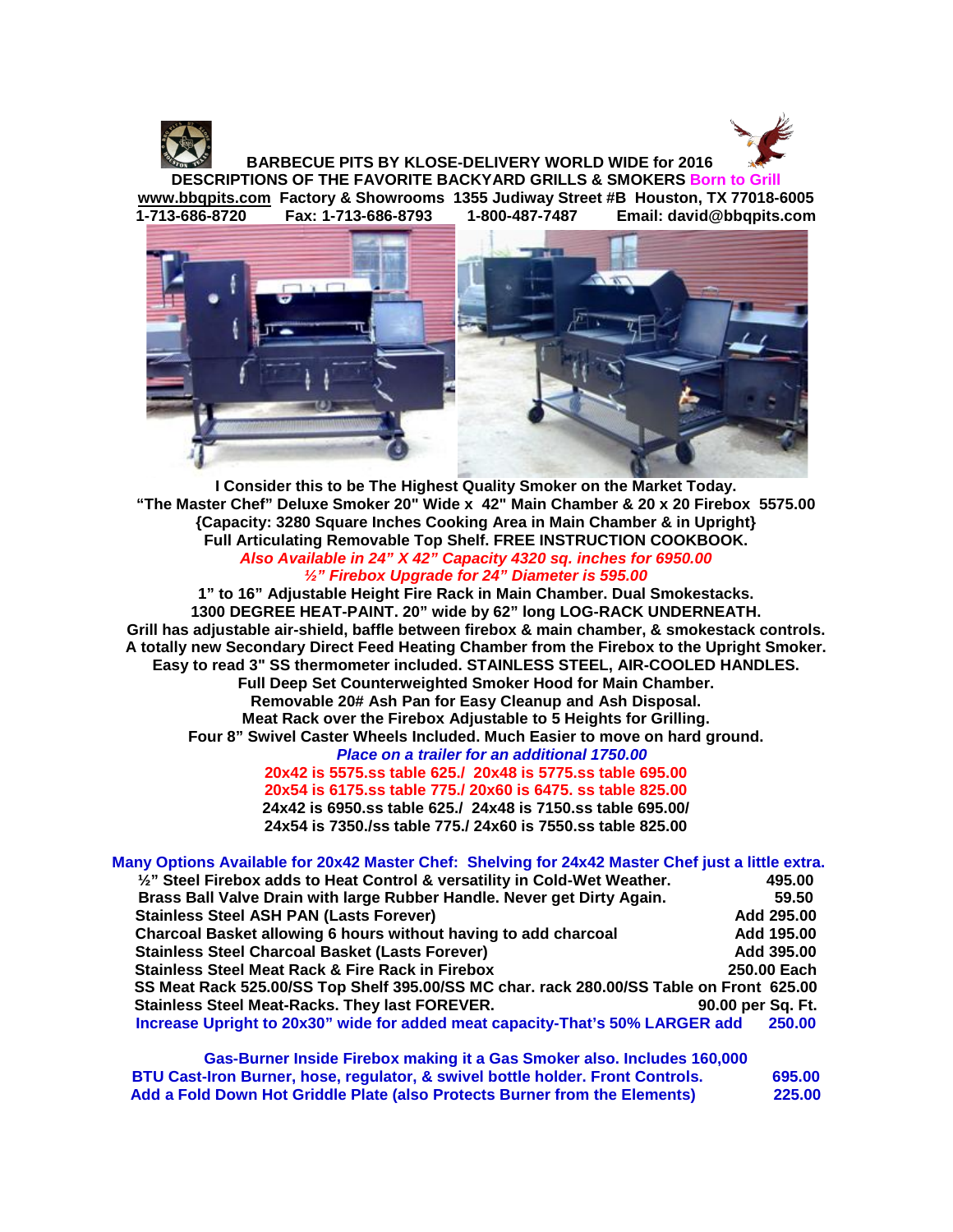**BBQ Pits by Klose 1355 JUDIWAY STREET #B BORN TO SMOKE 1-800-487-7487 1-713-686-8720 1-713-818-2263 Email: [david@bbqpits.com](mailto:david@bbqpits.com)**



**I Consider this to be The Highest Quality Smoker on the Market Today. 2016 Price Sheet "The Master Chef" Deluxe Smoker 20" Wide x 42" Long Main Chamber & 20 x 20 Firebox 5575.00 {Capacity: 3280 Square Inches Cooking Area in Main Chamber & in Upright} Full Articulating Removable Top Shelf. FREE INSTRUCTION COOKBOOK.** *Also Available in 24" X 42" Capacity 4320 sq. inches for 6950.00 ½" Firebox Upgrade for 24" Diameter is 595.00*



**Four 8" Swivel Caster Wheels Included. Much Easier to move on hard ground. (Includes 4 Pullout shelves in Upright Smoker)** *Place on a trailer for an additional 1750.00* **20x42 is 5575.00/ss table 625.00/ 20x48 is 5775.00/ss table 695.00/ 20x54 is 6175.ss table 775.00 20x60 is 6475.00/ ss table 825.00 / 24x42 is 6950.00/.ss table 625.00/ 24x48 is 7150.ss table 695.00 24x54 is 7350.00/ss table 775.00/ 24x60 is 7550.00/ss table 825.00**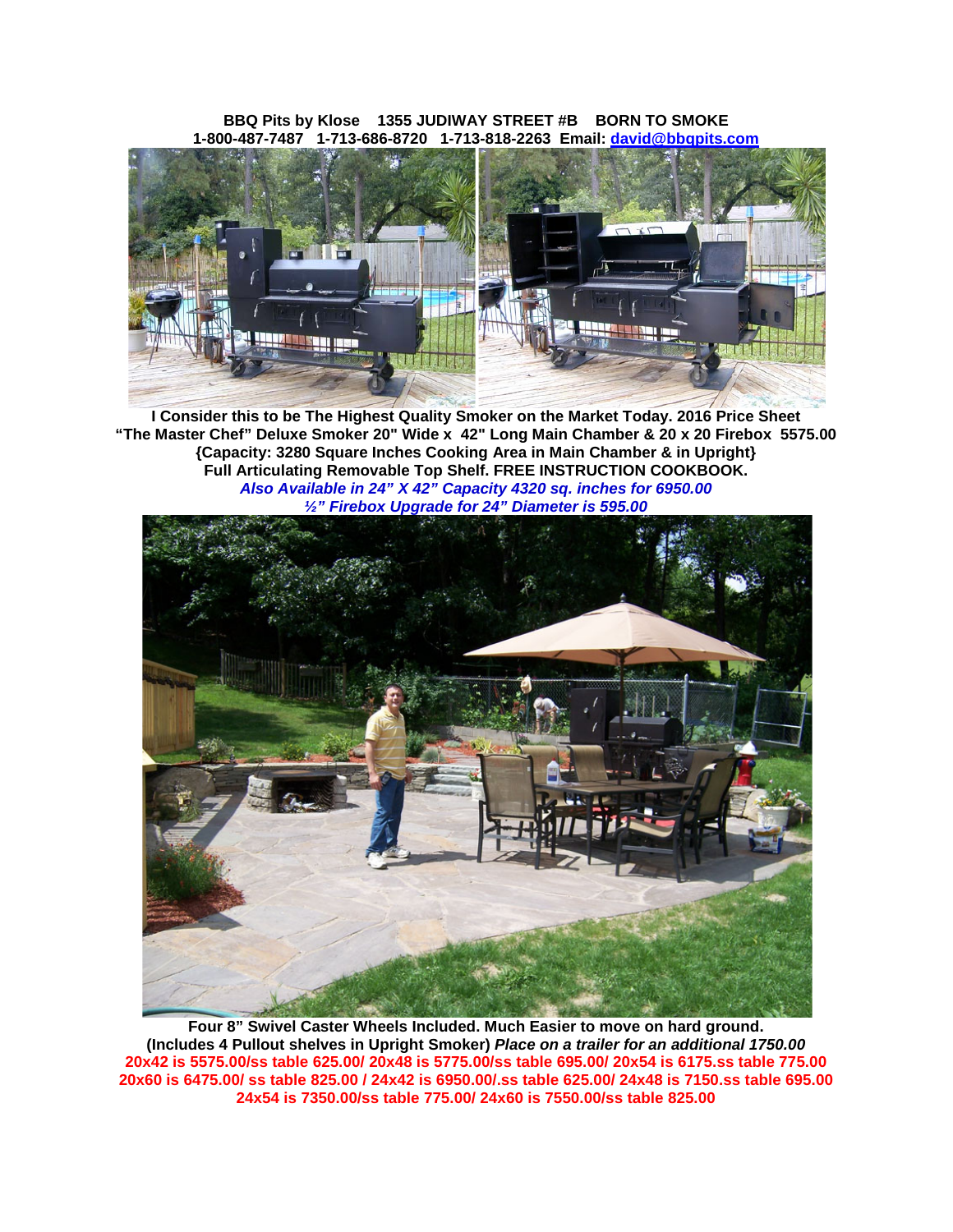**1-800-487-7487 1-713-686-8720 1-713-818-2263 Email: [david@bbqpits.com](mailto:david@bbqpits.com)**



**I Consider this to be The Highest Quality Smoker on the Market Today. Prices for 2016 "The Master Chef" Deluxe Smoker 20" Wide x 42" Long Main Chamber & 20 x 20 Firebox 5575.00 {Capacity: 3280 Square Inches Cooking Area in Main Chamber & in Upright} Full Articulating Removable Top Shelf. FREE INSTRUCTION COOKBOOK.** *Also Available in 24" X 42" Capacity 4320 sq. inches for 6975.00 ½" Firebox Upgrade for 24" Diameter is 595.00*



**Four 8" Swivel Caster Wheels Included. Much Easier to move on hard ground. (Includes 4 Pullout shelves in Upright Smoker)** *Place on a trailer for an additional 1750.00* **20x42 is 5575.00/ss table 625.00/ 20x48 is 5775.00/ss table 695.00/ 20x54 is 6175.ss table 775.00 20x60 is 6475.00/ ss table 825.00 / 24x42 is 6950.00/.ss table 625.00/ 24x48 is 7150.ss table 695.00 24x54 is 7350.00/ss table 775.00/ 24x60 is 7550.00/ss table 825.00**